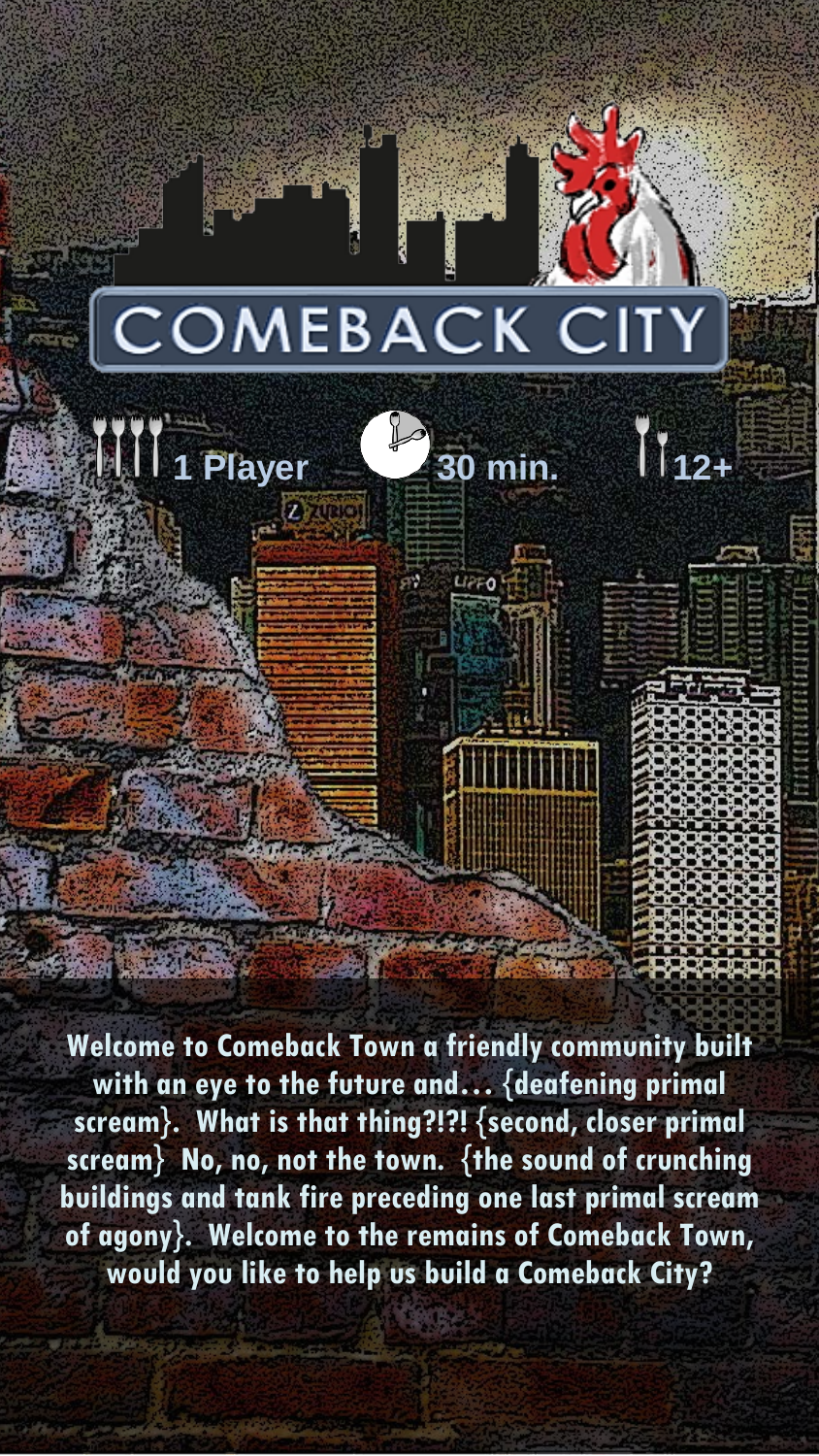## **Includes:**

● 1 Power Plant Card ● 57 Building Cards ● 1 20-sided die ● 2 6-sided dice ● 100 Point Counters (25 Green Meeples, 25 Blue Winks, 25 White Cubes, 25 Yellow Gems) ● 5 Road Cards ● 5 Power Lines Cards ● 5 Disaster Cards ● 32 Zoning Bonus Cards ● 5 Helper Cards ● 32 Tracking Cards (1 Ultra Mega Chicken, 10 Meteor, 17 Occupied/Rubble, 4 National Guard) ● 1 Rule Book



### **Object:**

Build your city based on the demands of your citizens. Once your city grows to 16 cards, disaster strikes and tears your city apart. Rebuild from the disaster within a set number of turns and score enough points to clear the goal to win.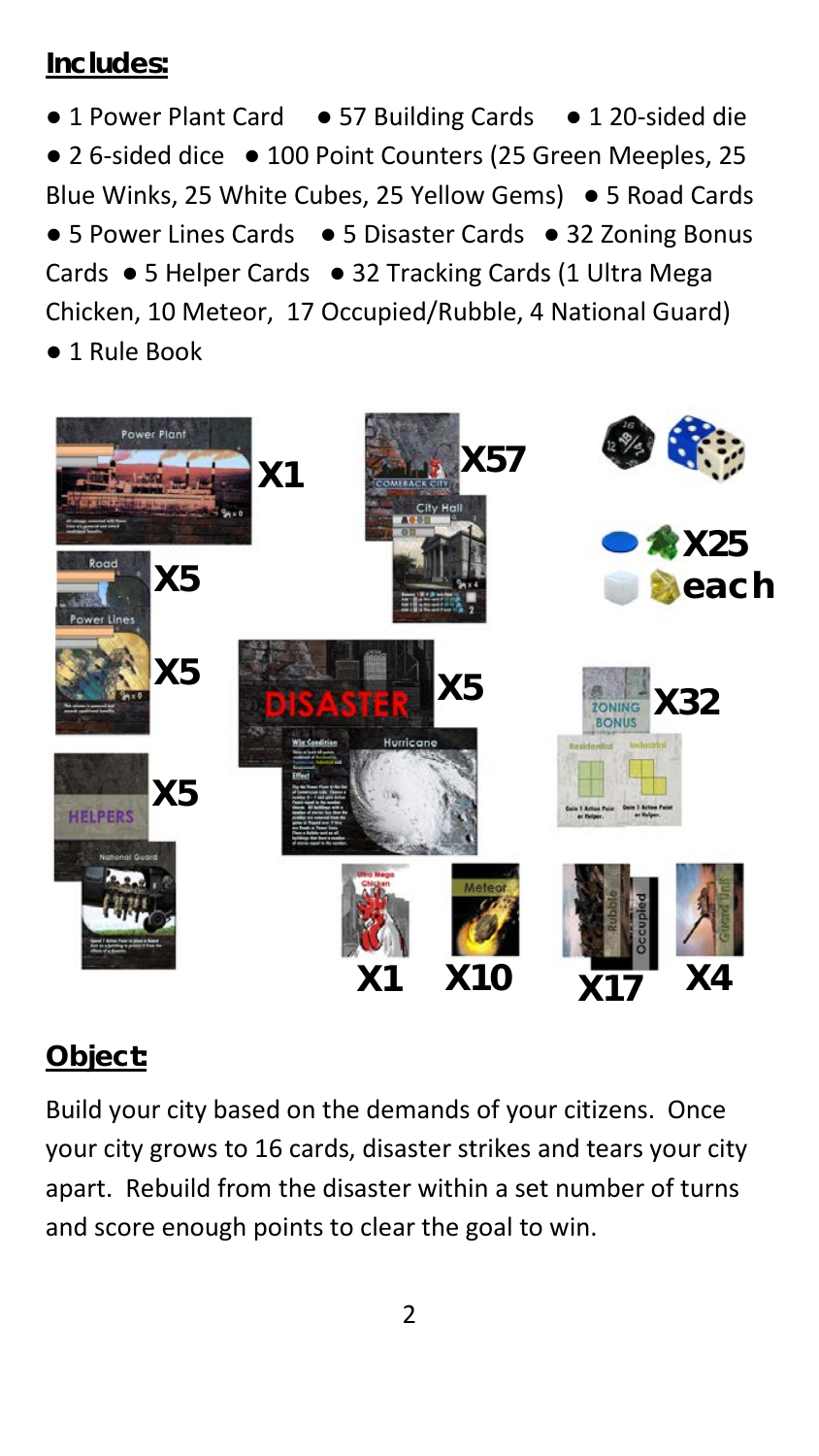# **Set Up:**

Set all dice, Point Counters and Disaster, Zoning Bonus, Tracker and Helper Cards to the side. Place the Power Plant in front of you. Tuck the 5 Power Lines cards in a line behind the Power Plant and then tuck the Road cards behind the Power Line cards. All of these cards are should be facing active side up. Shuffle the Building Cards and set the deck face-down near you. Draw 2 Zoning Bonus Cards and set them next to the playing area. Discard and redraw your second Zoning Bonus Card if it matches the zone (Residential, Commercial, Industrial, Government) of the first card. Draw and place the top 6

Building Cards from the deck in order left to right above the line of Power Line cards and Road cards so that the center of each Power Line/Road card is positioned on the gap between the Building cards. Then draw two more Building Cards and place them above any Building Card in play.

#### *Setup Example*

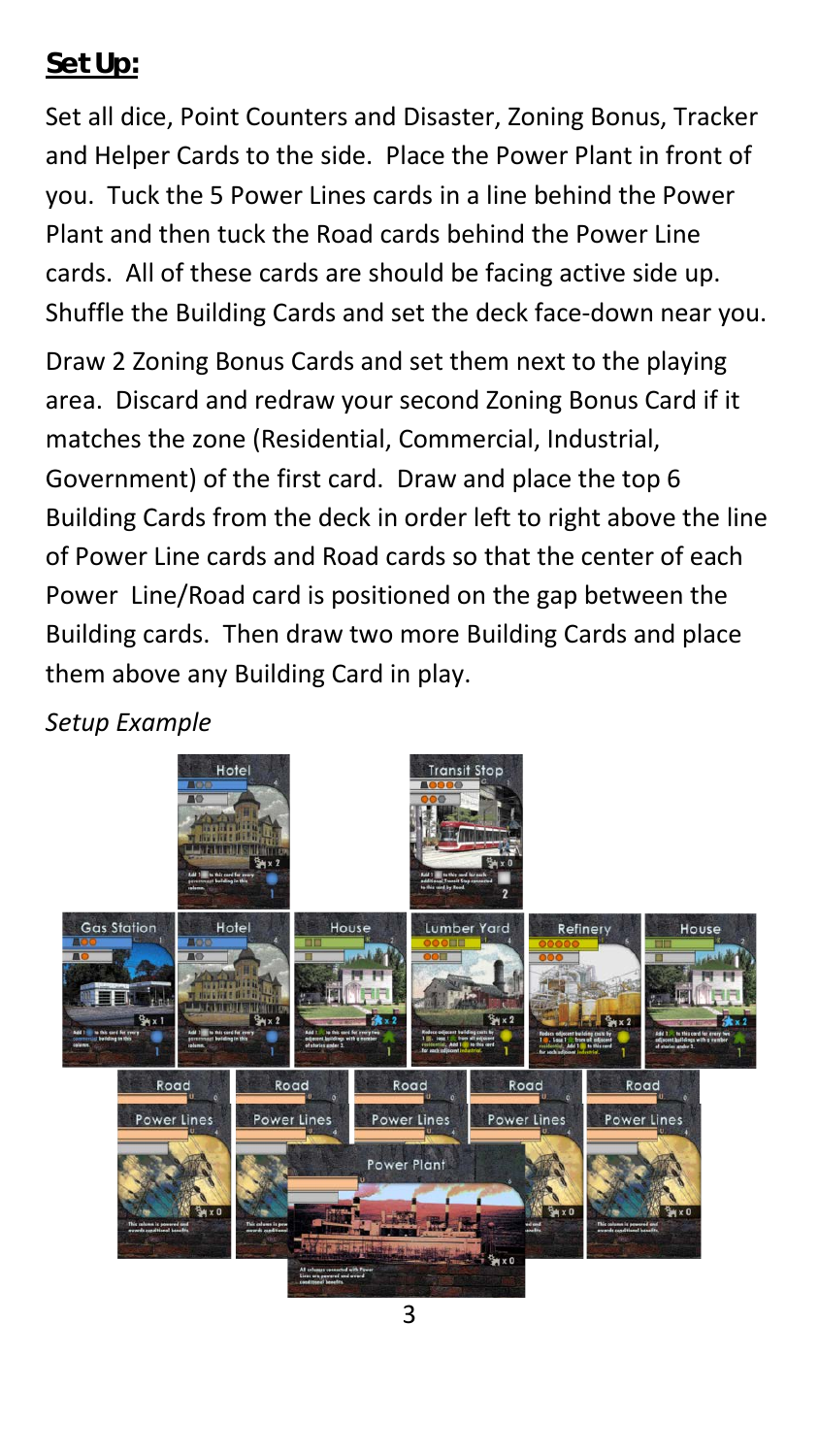# **Zoning Bonus:**

Zoning Bonuses provide you with an extra Action Point or Helper that will assist you in your ability to build a great city. {These will be explained further in The Disaster}. These represent the townspeople suggesting what they'd like in their city. While these come out during the Build Your City phase, they can also be completed during the Rebuild Your City phase.

*Example Completed Zoning Bonus*



# **Build Your City:**

The first round of building ends once there are 16 Building Cards played (8 additional cards to Setup). To build, draw cards from the Building Card deck one at a time. Each card will add the resources in the gray bar to your pool of building materials and represents an Opportunity Cost of not building the building. A Building card that is drawn and not able to be built cannot be built later as you flip more cards. Once the Opportunity Costs of the Building Cards drawn are able to pay the Building Cost for a Building Card in your city, you must build it or discard the card. When discarding, set the card off to the side and not immediately on the discard pile, so you can keep track of how many cards you've discarded.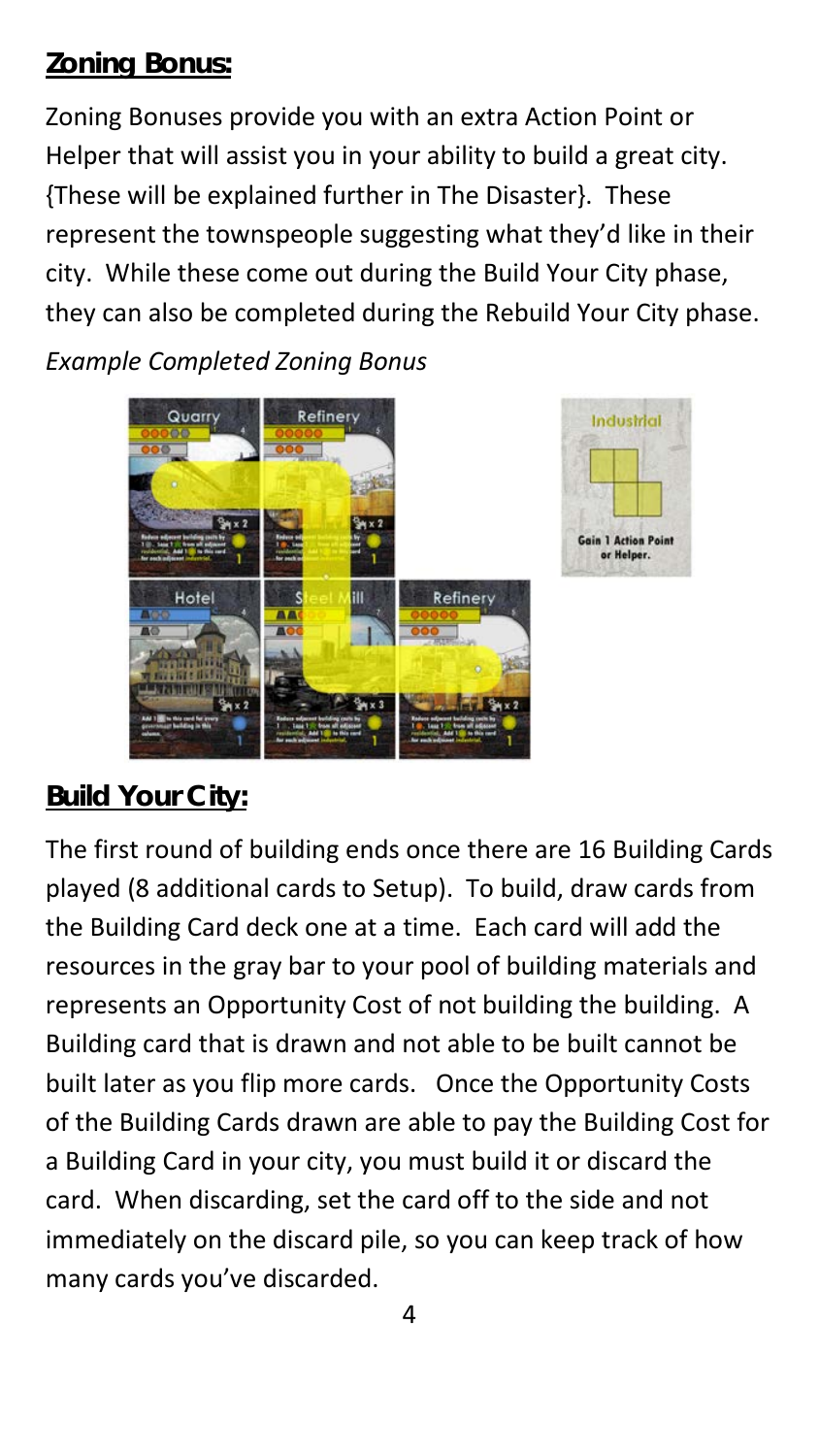

You have two free discards each time you build a card before you must build a Building Card. When you decide to construct a building, or are forced to, place it above any other building in your city. **No column may have more than 3 more cards than the shortest column.** Place all discarded cards and cards drawn prior to building the card just placed into the discard pile. If your Building card pile runs out reshuffle your discard pile.

#### *Card Anatomy*



You get no Points or Conditional Benefits for your buildings during the Build Your City phase. Once your city contains 16 Building cards, begin The Disaster.

#### **The Disaster:**

You will start the Rebuild Your City Phase with 8 Action Points. Set your 20-sided die on 8. Shuffle the Disaster Cards. Draw one and follow the directions. You will get to choose the severity of the disaster and gain extra Action Points based on choosing a bigger disaster. The five disasters you will contend with are: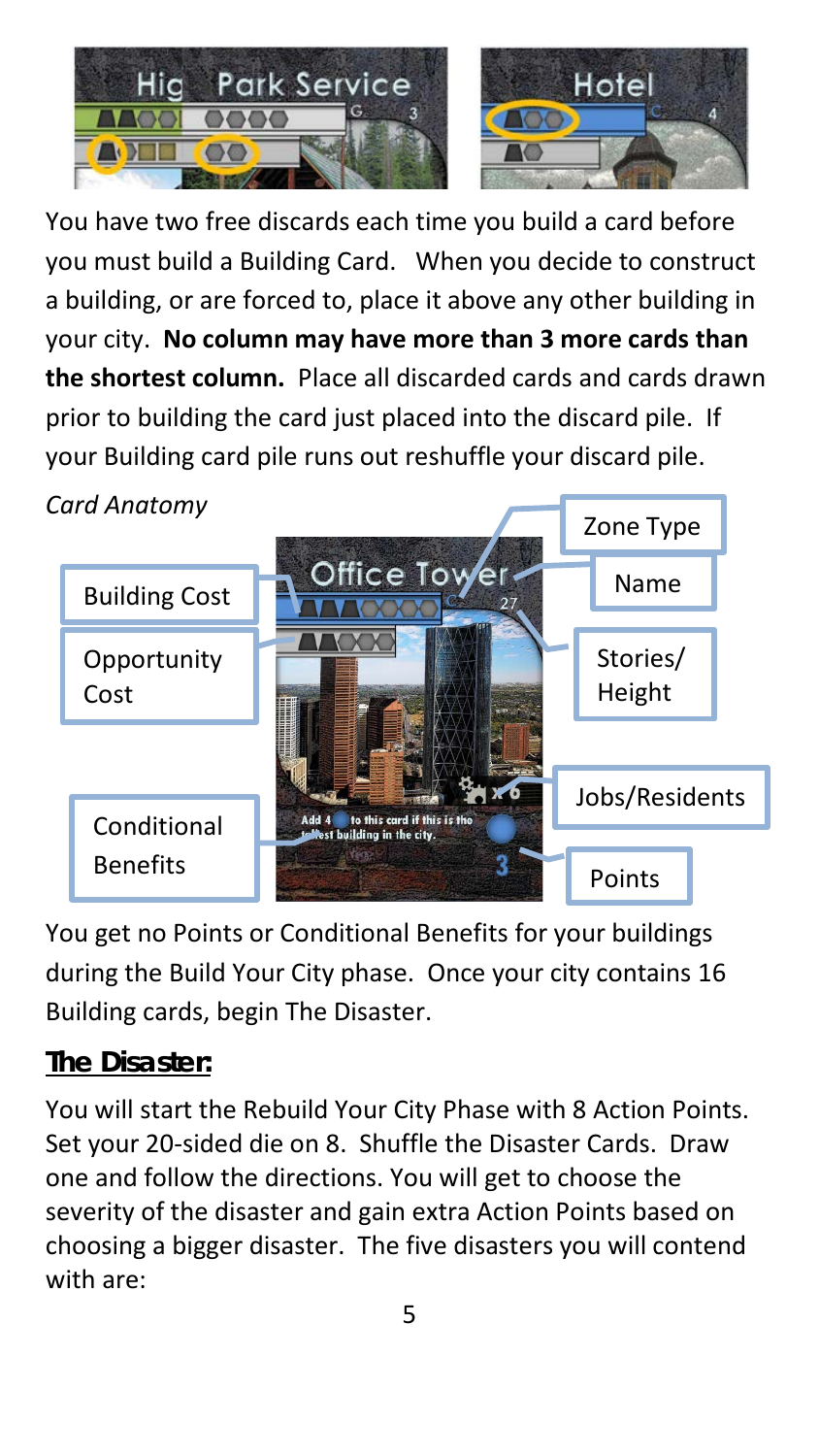## **Alien Invasion**

Win Condition - Have more than occupied  $\leq$  in your city and at least 25 Residential points.

Effect - Place an Occupied card on the Residential building with the highest in your city. You may continue to add Occupied cards to the next highest Residential building in your city to gain an additional Action Point until all your buildings are occupied. All Residential buildings adjacent to an occupied building become occupied immediately after you build a building.

### **Earthquake**

Win Condition - Build over all Rubble cards with the same building or one with more stories and have at least 25 Commercial points.

Effect - Roll two six-sided dice to determine a target building. Place a Rubble card on the target building. You may gain



an additional Action Point by adding Rubble cards to buildings one additional space up and down. You may then gain another Action Point by adding Rubble cards left and right. You may add Rubble alternating this way for up to 6 additional Action Points.

# **Hurricane**

Win Condition - Have at least 60 points combined of Residential, Commercial, Industrial and Government.

Effect - Flip the Power Plant to the Out of Commission side. Choose a number  $0 - 7$  and gain Action Points equal to the number chosen. All buildings with a number of stories less than the number are removed from the game or flipped over if they are Roads or Power Lines. Place a Rubble card on all buildings that have a number of stories equal to the number.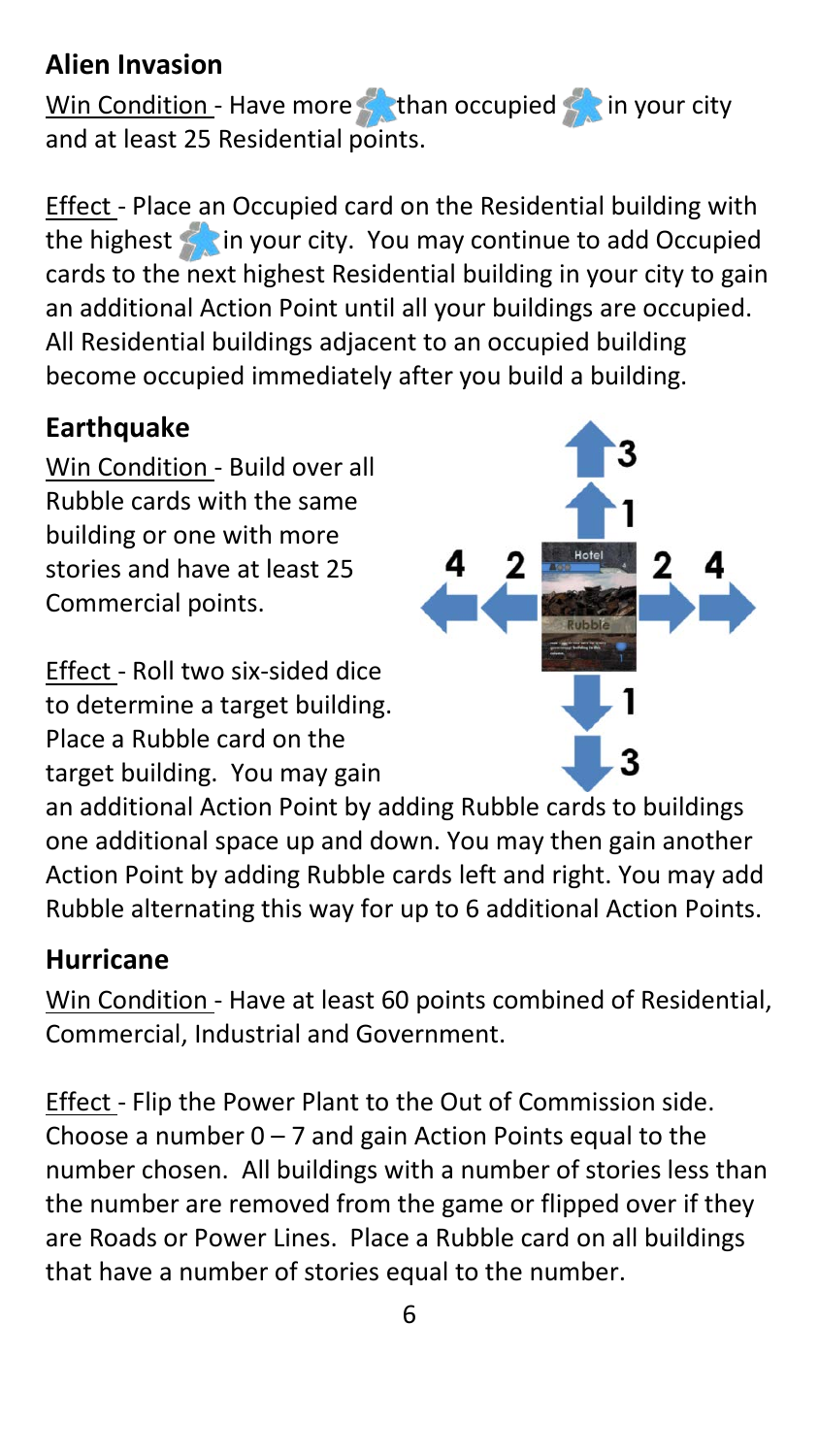### **Meteor Strike**

Win Condition - Connect all buildings with Roads and have at least 25 Government points.

Effect - Roll two six-sided dice to determine a target building. Place a Meteor card on the target building. You may gain an additional Action Point by placing an additional Meteor card (maximum of 6 Meteor cards). If multiple Meteors target the same card reroll the dice. Flip up all Meteor cards and follow directions when done placing.

#### **Ultra Mega Chicken**

Win Condition - Build 6 adjacent Industrial buildings and have at least 25 Industrial points.

Effect - Place Ultra Mega Chicken on the building in your city with the most stories and remove it from the game. Place between 0 and 7 Point Counters on this card and gain an equal number of Action Points. Each time you use an Action Point, remove a token from this card and Ultra Mega Chicken destroys the next tallest building in your city. Remove Ultra Mega Chicken from the city when the tokens run out after your building is destroyed. Add  $1 \bullet t$  to all Restaurants when Ultra Mega Chicken is removed. Ultra Mega Chicken can't be built on.

For disasters that target a specific location, roll the 6-sided dice, choose the blue or white one to represent the column number, then the other will represent the row number. The disaster will hit the specific location on the grid. All Power Lines, Roads and the Power Plant flip over to their wrecked sides when destroyed and all other buildings are removed from the game unless you are directed to add Rubble Cards to them. If there is ever a tie when determining a target, just choose one of the options.

You may choose to use your completed Zoning Bonus on Helpers or Action Points at this time. Adjust the value of the 20 sided die to reflect any additional Action Points gained by taking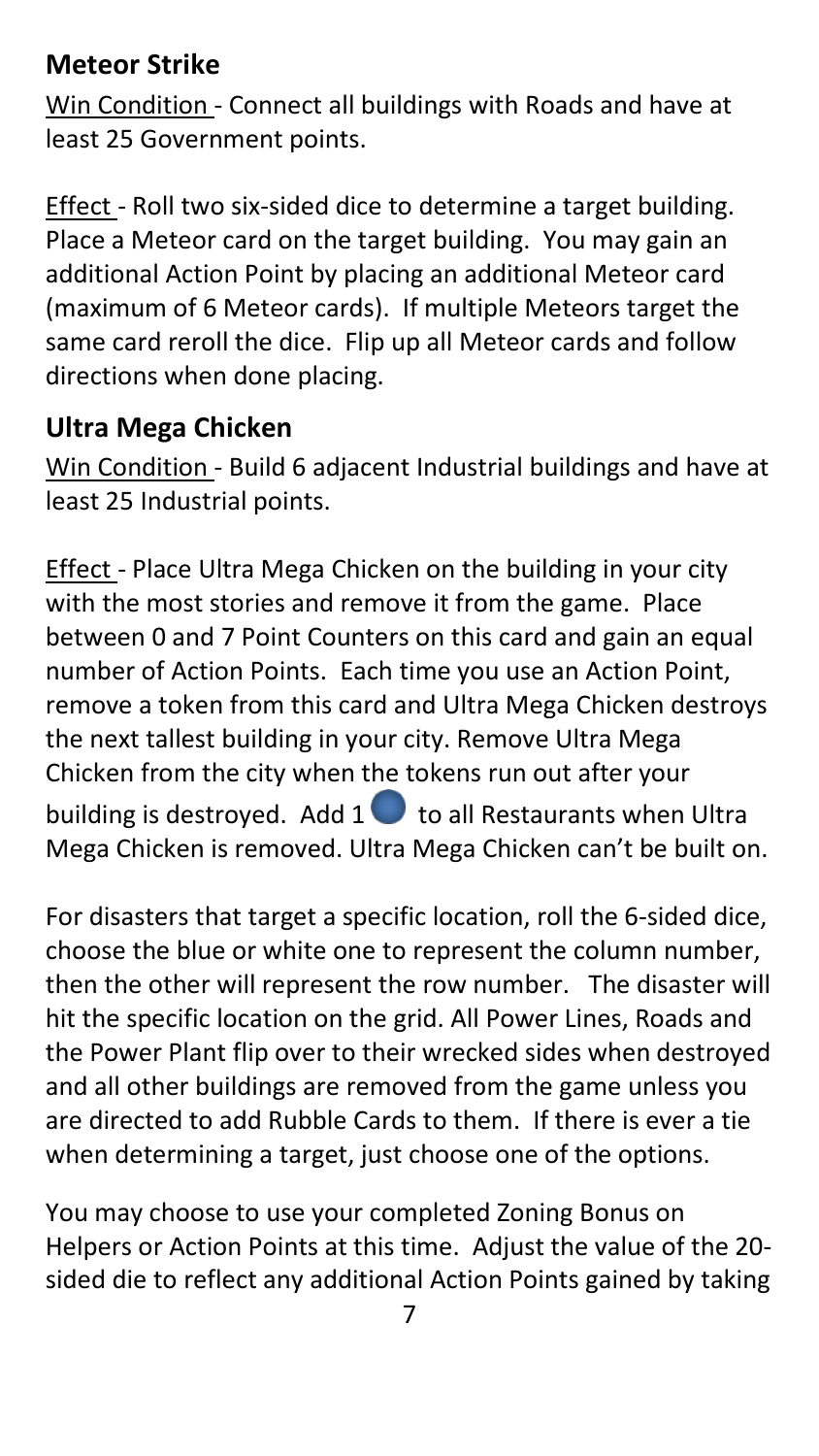on a bigger disaster or through Zoning Bonus benefits. If you choose to boost the Disaster to a level 3 and had two Zoning Bonuses that you used to get Planning Commission and and extra Action Point you would set the die to 12 Action Points {8 starting plus 3 from the disaster plus 1 from the Zoning Bonus}.

# **Determining Rows and Columns:**

Rows 4 through 6 are made up of the bottom three rows of your Building Cards (excluding the Power Plant, Power Lines and Roads). The numbering progresses from bottom to top. The columns are numbered from left to right.

The Power Lines make up Row 2 and the Roads make up Row 3. These cards all straddle columns. When a column is rolled the cards on each side of the column are targeted.

The Power Plant is Row 1. All column rolls target the Power Plant if they target Row 1.

*Example Rows and Columns*

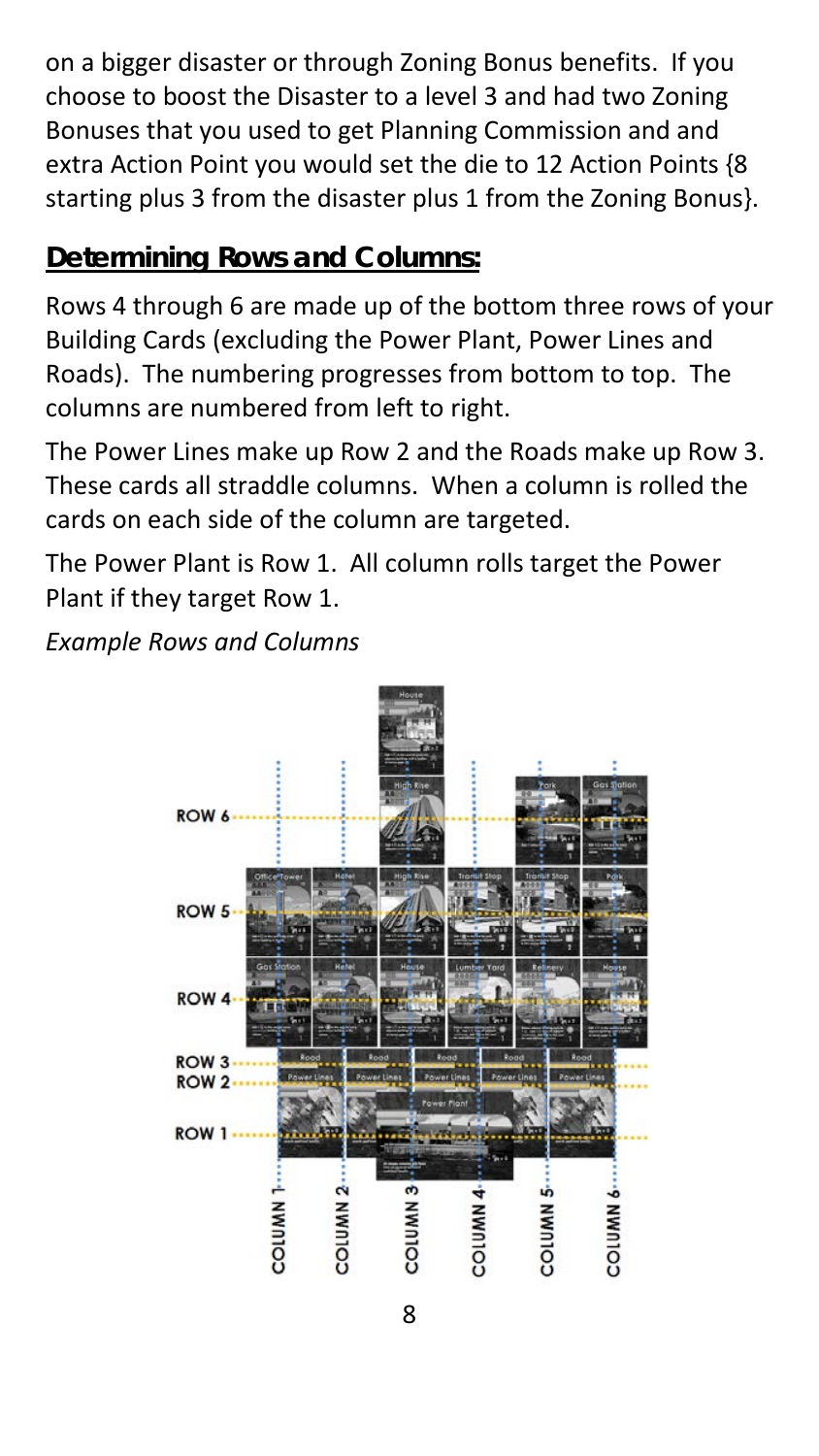If a location is targeted in rows one through three, place the disaster marker or track the targeted location as if the grid formed in rows four through six extends all the way to row one. So if something targets row 1-column 1, and targets all adjacent locations, it'll also target row 1-column 2, row 2-column 1 and row 2-column 2.

#### **Helpers:**

Helpers provide a boost for post-disaster construction or specifically target the cause of the disaster.

**Maintenance Crew:** Spend 1 Action Point to repair all Roads or Power Lines once during the game. Discard this card after use.

**Extraterrestrial Defense Agency:** Remove one Occupied Card from any building after you construct a building. You may remove more Occupied cards at an Action Point cost of half the

value.



Collect Points, but not Conditional Benefits, when a Building Card is freed from the Occupied Card.

**Engineering Corps:** You may remove a building in the city to use its opportunity cost toward constructing a new building. You may not construct the same building as the one you removed. You may use this ability either before you flip up a Building Card or after you flip the card but you do not have enough Opportunity Costs to construct the building. **Collect the Point Counters off the removed building and set them near Engineering Corps. These will count toward your final score.**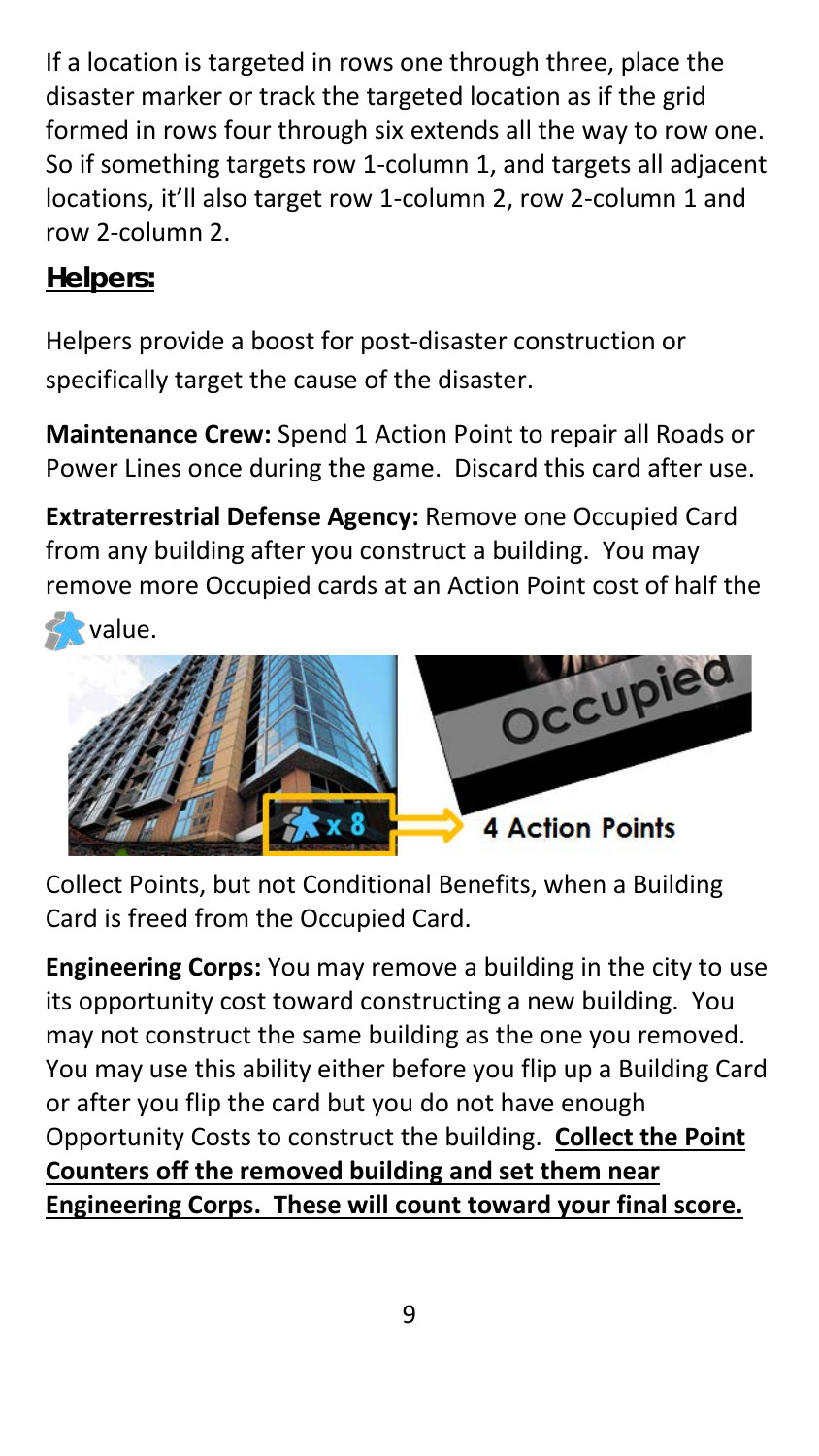**National Guard:** After spending 1 Action Point {typically while building a building} place a Guard Unit on a building to protect it from the effects of a disaster. You may move a Guard Unit from one building to another instead of placing a new unit.





**Planning Commission:** Discard up to three buildings when constructing new buildings in your city {instead of the usual 2}.

# **Rebuild Your City:**

Place Point Counters on all of your remaining, non-Rubble buildings equal to and in the same color as the Points value on each card. Ignore the points awarded by Conditional Benefits. Reshuffle what remains of the Building Card deck.

You may now begin building as you did during the Build Your City Phase. There are three big differences in the Rebuild Your City phase compared to the Build Your City phase:

- When you build a building it costs an Action Point which you spend by moving the 20-sided die to the next lower number.
- When you place a building, you will add Point Counters to the cards based on its Points and Conditional Bonuses (if powered). {Buildings covered by Rubble cards do not count towards Conditional Bonuses}.
- You may choose to remove from the game all the cards you discarded when you build a building.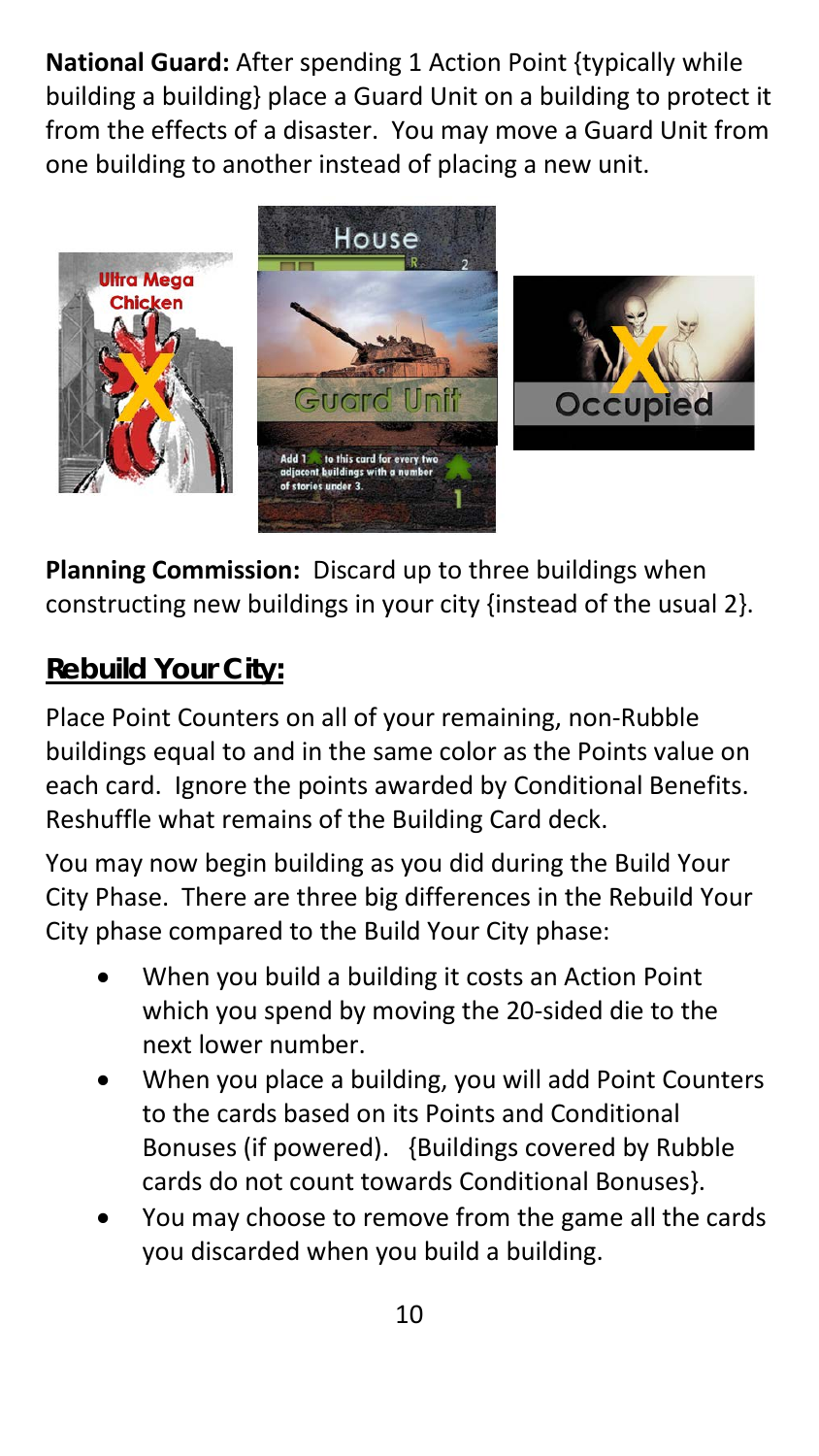A card must have ALL Power Line cards in line with the bottom of the column in working condition, a working Power Plant and the card needs to have a continuous column of cards down to the line of Power Lines/Roads to be powered. If any of those conditions are not met, you do not get the conditional bonus and do not collect it once the card becomes powered either.

Buildings may be placed in gaps or above another Building Card. Buildings reduced to Rubble may also be built over by another Building Card or rebuilt for their Building Cost. If rebuilt, you collect the building's Points and Conditional Bonus as if it were built from the deck. To rebuild Rubble, Roads, Power Lines or the Power Plant, use your Opportunity Costs, but instead of flipping over the next card in the deck, only flip over the card or remove the Rubble card from the card you want to rebuild.

Some cards care about adjacency. A card is adjacent to another one when it is within one space in any direction (up, down, left, right and diagonal) and there is a working road between the columns (for cards in adjacent columns).

If an Industrial building gives you a cost reduction benefit, you do not need to factor that in when determining if you have enough resources to build the Building Card.

Play until you run out of Action Points.

### **Winning or Losing:**

Once you have run out of Action Points, check to see if you have won. You win if:

- You have met the goal of the Disaster Card.
- You have a combined Point total of 65.

For all but one of the Disaster Cards, you should be able to easily determine if you win because the victory condition matches the number of Point Counters provided for that particular zoning type. Once you run out of the goal Point Counters, you may end the game and revel in your ability to finish early. If you fail to meet or exceed the goal you lose.